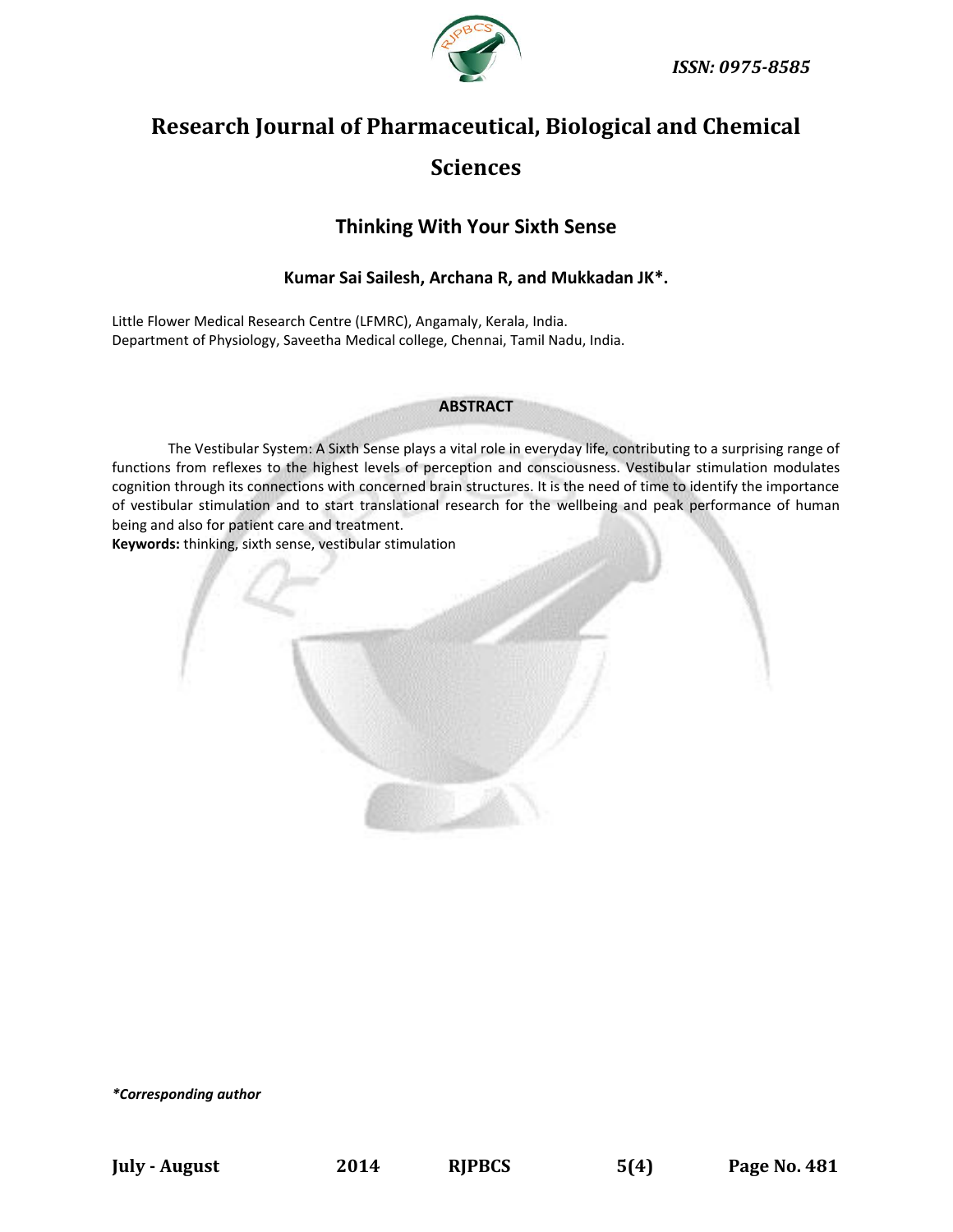

#### **INTRODUCTION**

The Vestibular System: A Sixth Sense plays *a* vital role in everyday life, contributing to a surprising range of functions from reflexes to the highest levels of perception and consciousness. Cognition" is a word that dates back to the 15th century when it meant "thinking and awareness [1]. It is the process by which the sensory input is transformed, reduced, elaborated, stored, recovered, and used. Stimulating vestibular system by controlling direction, duration, frequency and intensity. Ideal direction, duration, frequency and intensity are yet to be determined. Rocking is soothing because it is similar to the movements in utero [2].

Vestibular dysfunction involves a complex syndrome characterised not only by reflex deficits but also by attention and memory deficits and anxiety disorders[3]. Vestibular lesions may also lead to cognitive deficits, including deficits in attention, learning and memory [4]. Vestibular impairment have demonstrated difficulty in counting backwards by twos and sevens and exhibit deficits in short-term and working memory on standard psychological tests [5-7] Application of vestibular stimulation activated areas of brain which are involved in learning and memory [8]. Vestibular stimulation improved motor execution during the cognitive task.[9] Noisy GVS is effective in boosting the neurodegenerative brains of patients with multi system atrophy or Parkinson's disease, or both, including those unresponsive to standard levodopa therapy.Vestibular stimulation modulates cognition through its connections with hippocampus, limbic system and neocortex. CVS interfered with emotional circuits and thus attenuated the pleasant and rewarding effect of acquisition [10]. A small literature exists on the use of vestibular stimulation to enhance cognition in humans [1].

The purpose of this article is to review research reports related to vestibular stimulation and its effect on cognition, with the intent of clarifying the present knowledge base in this area, and suggesting future research.

#### **MATERIALS AND METHODS**

Searches of the review study register articles from google.com, pubmed.com, British medical journal.com, Medline, ERIC, frontiersin.org, Scope med and online standardized journals.

#### **Controlled vestibular stimulation modulates cognition through hippocampus**

The human hippocampal formation is known to have an important function in various aspects of memory, such as early encoding, consolidation, and retrieval [11]. Various anatomical connections have been proposed to exist between vestibular nuclei and hippocampus [12]. At least three distinct pathways have been proposed to connect the vestibular nucleus to hippocampus (Fig:1). In humans fMRI studies have provided evidence for hippocampal activation during vestibular stimulation [13]. High frequency electrical stimulation of specific vestibular sensory regions of the right labyrinth in anaesthetized guinea pigs induced an evoked field potential in the hippocampal formation bilaterally with a latency with a latency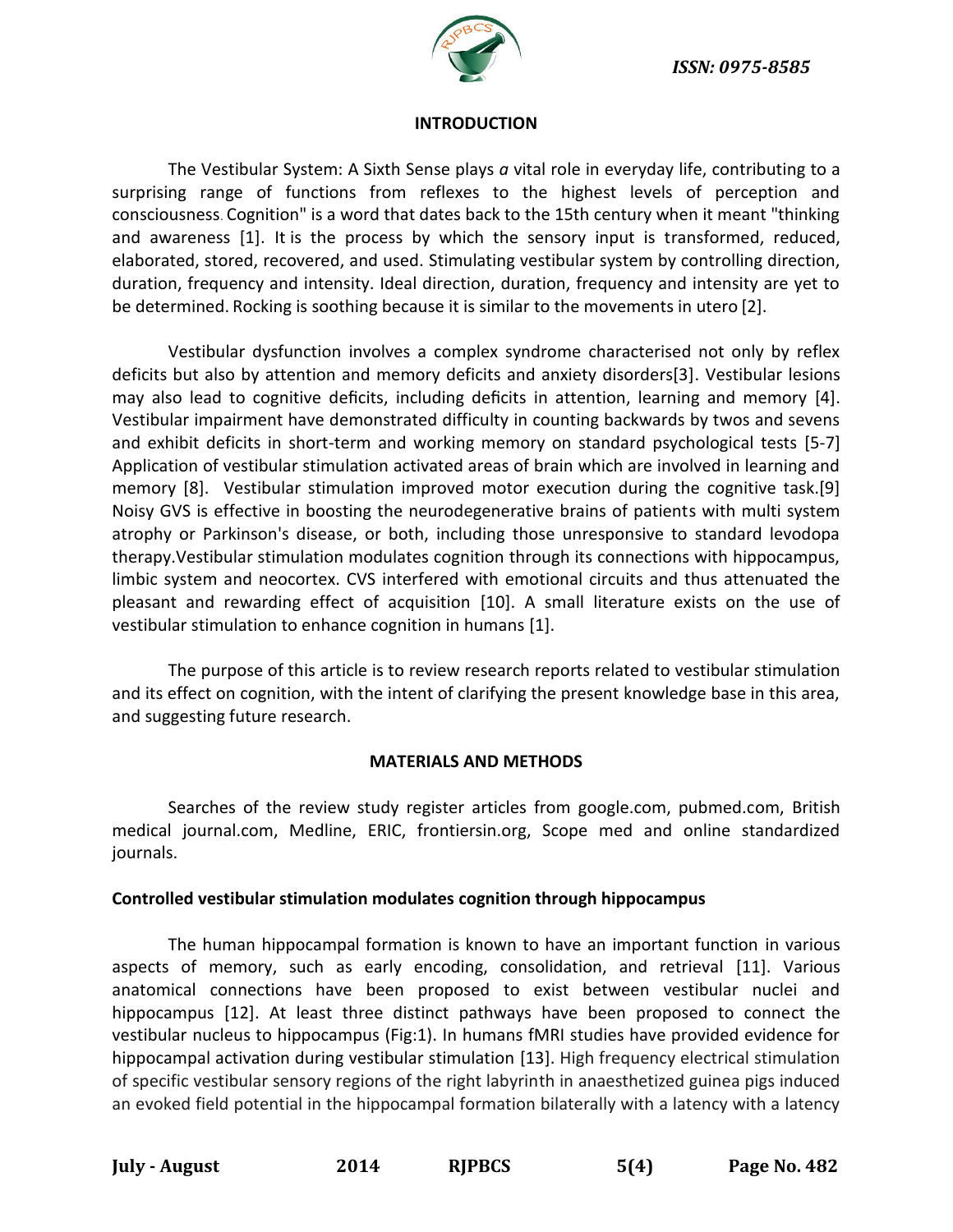

#### *ISSN: 0975-8585*

of about 40ms following stimulation onset [14]. Studies in humans have shown that hippocampal volume can be modulated by spatial memory experience. Bilateral loss of vestibular function is associated with a significant bilateral atrophy of the hippocampus, which correlated with the patients' spatial memory deficits [15]. Spatial navigation critically depends on preserved vestibular function, even when the subjects are stationary, e.g. without any actual vestibular or somatosensory stimulation [16]. Vestibular stimulation induced acetylcholine release in the hippocampus, and acetylcholine is known to facilitate long-term potentiation (LTP) in the hippocampus [17]. Vestibular information modulates hippocampal formation for spatial processing and place cell firing [18].



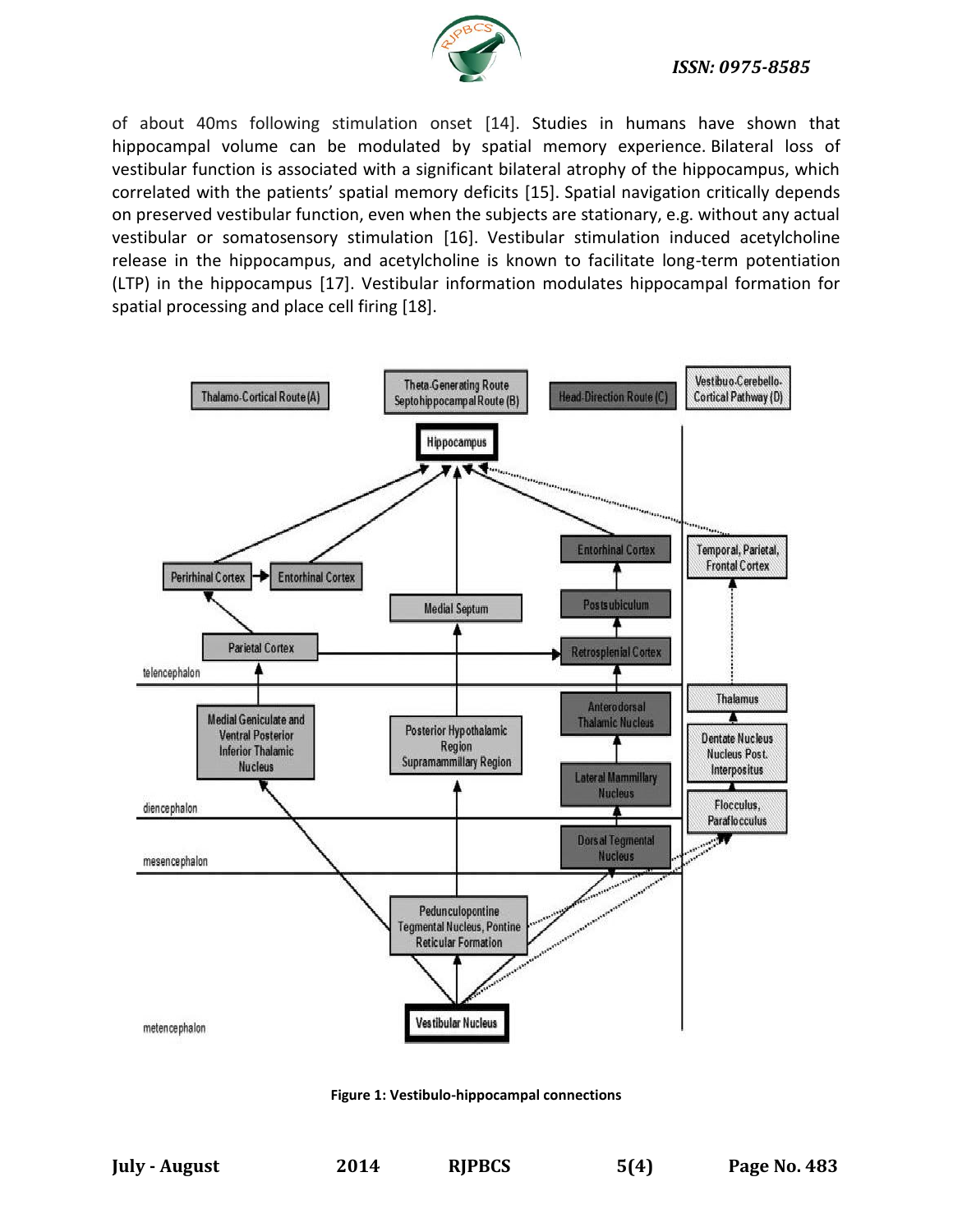

#### **Controlled vestibular stimulation modulates cognition through HPA axis**

Chronic stress impairs cognition. Considerable evidence exists of both HPA axis dysfunction and cognitive disturbances [19]. Chronic mild stress exposure-induced impairment of cognitive behaviour might be attributed to the stress-related alterations in brain homeostasis that were reflected in changes in the neuroimmune and neuroendocrine systems as well as in neurogenesis [20]. Vestibular stimulation inhibits both HPA axis and SAM axis and decreases cortisol level and heart rate and blood pressure within normal limits and brings to stress- less condition and modulates cognition [14]. Conversely unilateral vestibular deafferentation (UVD) have been shown to activate the stress axis [21].

#### **Controlled vestibular stimulation modulates cognition through neocortex and limbic system**

Emotion has powerful influence on learning and memory. Amygdala, in conjunction with prefrontal cortex and medial temporal lobe, is involved in consolidation and retrieval of emotional memories. Amygdala, prefrontal cortex and hippocampus are also involved in the acquisition, extinction and recovery of fears to cues and contexts.[21] Caloric stimulation of the inner-ear vestibular labyrinth activates the limbic system and neocortex, providing a neuroanatomical link between vestibular stimulation and the limbic dopaminergic system.[22]

### **CONCLUSION**

Vestibular stimulation modulates cognition through its connections with concerned brain structures. It is the need of time to identify the importance of vestibular stimulation and to start translational research for the well being and peak performance of human being and also for patient care and treatment.

#### **REFERENCES**

- [1] Neisser, 1967.
- [2] Sailesh KS, JK M. IJHSR 2013; 3(11): 127-134.
- [3] Paul F Smitha, Yiwen Zhenga. Front Integr Neurosci 2013;7 :1.
- [4] Paul F Smitha, Yiwen Zhenga, Arata Horiib and Cynthia L. Darlingtona. J Vestib Res 2005; 15: 1–9.
- [5] Risey J, Briner W. Dyscalculia in patients with vertigo. J Vestib Res. 1990; 1:31–37.
- [6] Andersson G, Hagman J, Talianzadeh R, Svedberg A, Larsen HC. Brain Res Bull 2002: 58:135–139.
- [7] Andersson G, Hagman J, Talianzadeh R, Svedberg A, Larsen HC. Otol Neurotol 2003; 24:289–293.
- [8] Valentina Dilda , Hamish G MacDougall, Ian S Curthoys, Steven T Moore. Exp Brain Res 2012; 216:275–285.
- [9] [Yamamoto Y,](http://www.ncbi.nlm.nih.gov/pubmed?term=Yamamoto%20Y%5BAuthor%5D&cauthor=true&cauthor_uid=16049932) [Struzik ZR,](http://www.ncbi.nlm.nih.gov/pubmed?term=Struzik%20ZR%5BAuthor%5D&cauthor=true&cauthor_uid=16049932) [Soma R,](http://www.ncbi.nlm.nih.gov/pubmed?term=Soma%20R%5BAuthor%5D&cauthor=true&cauthor_uid=16049932) [Ohashi K,](http://www.ncbi.nlm.nih.gov/pubmed?term=Ohashi%20K%5BAuthor%5D&cauthor=true&cauthor_uid=16049932) [Kwak S.](http://www.ncbi.nlm.nih.gov/pubmed?term=Kwak%20S%5BAuthor%5D&cauthor=true&cauthor_uid=16049932) [Ann Neurol](http://www.ncbi.nlm.nih.gov/pubmed/16049932) 2005; 58(2):175-81.
- [10] [Nora Preuss,](http://www.ncbi.nlm.nih.gov/pubmed/?term=Preuss%20N%5Bauth%5D) [Fred W. Mast,](http://www.ncbi.nlm.nih.gov/pubmed/?term=Mast%20FW%5Bauth%5D) and [Gregor Hasler.](http://www.ncbi.nlm.nih.gov/pubmed/?term=Hasler%20G%5Bauth%5D) Front Behav Neurosci 2014; 8: 51.